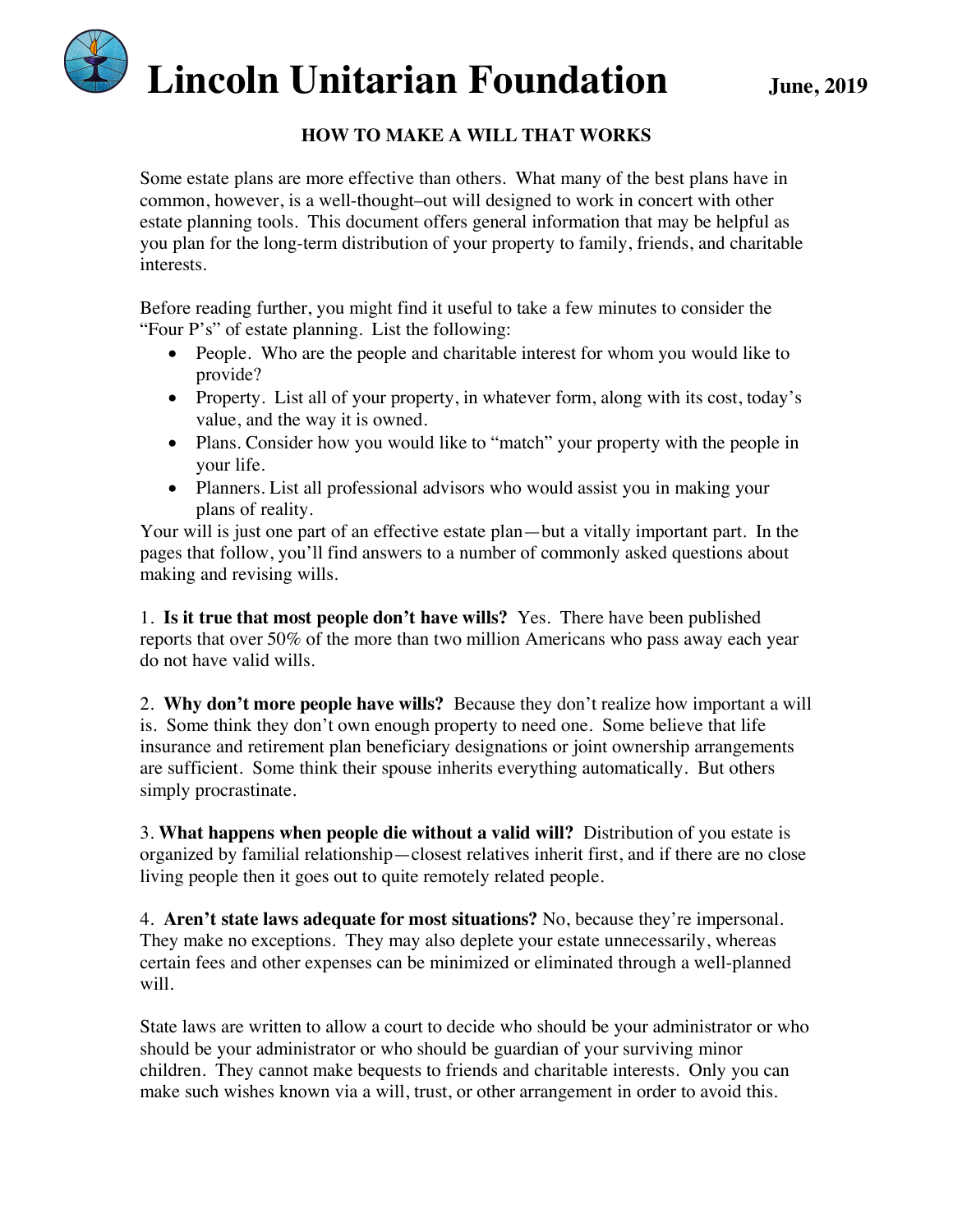5. **How does "bonding" work?** Nebraska permits you to decide whether to require that estate administrators be bonded to ensure that they handle the estate honestly. This is a form of insurance. The non-refundable premium is paid from the estate. The bond can be waived in a will or trust, leaving more for your loved ones or for charity.

6. **Does everyone have an "estate"?** Yes, if they own anything at all. The term applies not just to real estate but also to cash, all personal property, investments, retirement plan assets, life insurance and other forms of assets.

7. **Doesn't joint ownership make a will unnecessary?** No, that's a common misconception. Joint ownership may create needless estate taxes and may result in gift taxes being due. It may also deny you complete control over your property while you're still living. Joint ownership is a poor substitute for a will, yet can often work well in conjunction with one.

8. **Can a will help reduce estate taxes?** Yes. Through a well-planned will, you can make a number of provisions that can reduce estate taxes that may otherwise be owed. You may also be able to direct which heirs will be responsible for the payment of taxes if you do not wish for them to be borne equally.

Remember that federal and state gift and estate laws change over time. Check with your advisors to make certain that your plans are designed to take maximum advantage of opportunities that can help minimize or eliminate estate taxes.

9. **Should both husband and wife have wills?** Yes. It's important that each has a will, even when the two wills are essentially the same. The wills should complement each other and take into account any special bequests to other family members.

10. **What is the "unlimited marital deduction"?** A spouse may leave all property to their mate and pay no federal estate taxes on the estate of the first to die. In your will, you can take advantage of the marital deduction and eliminate taxes in this manner. (Be sure to talk with your advisors, however, about ways your will and other plans can serve to reduce or eliminate taxes on the estate of the surviving spouse.

11. **Do I need a will in my estate is small?** Yes. The smaller the estate, the more important that it be settled quickly, as delays usually mean increased expenses. Besides your estate may be larger than you realize. Don't make the mistake of thinking of your property in terms of what it originally cost. In many cases, its value may have increased substantially.

12. **Can I write my own will without hiring an attorney?** You can, but it's generally not advisable. Many "homemade" wills are declared invalid by the courts. There is no substitute for the professional expertise of a competent attorney.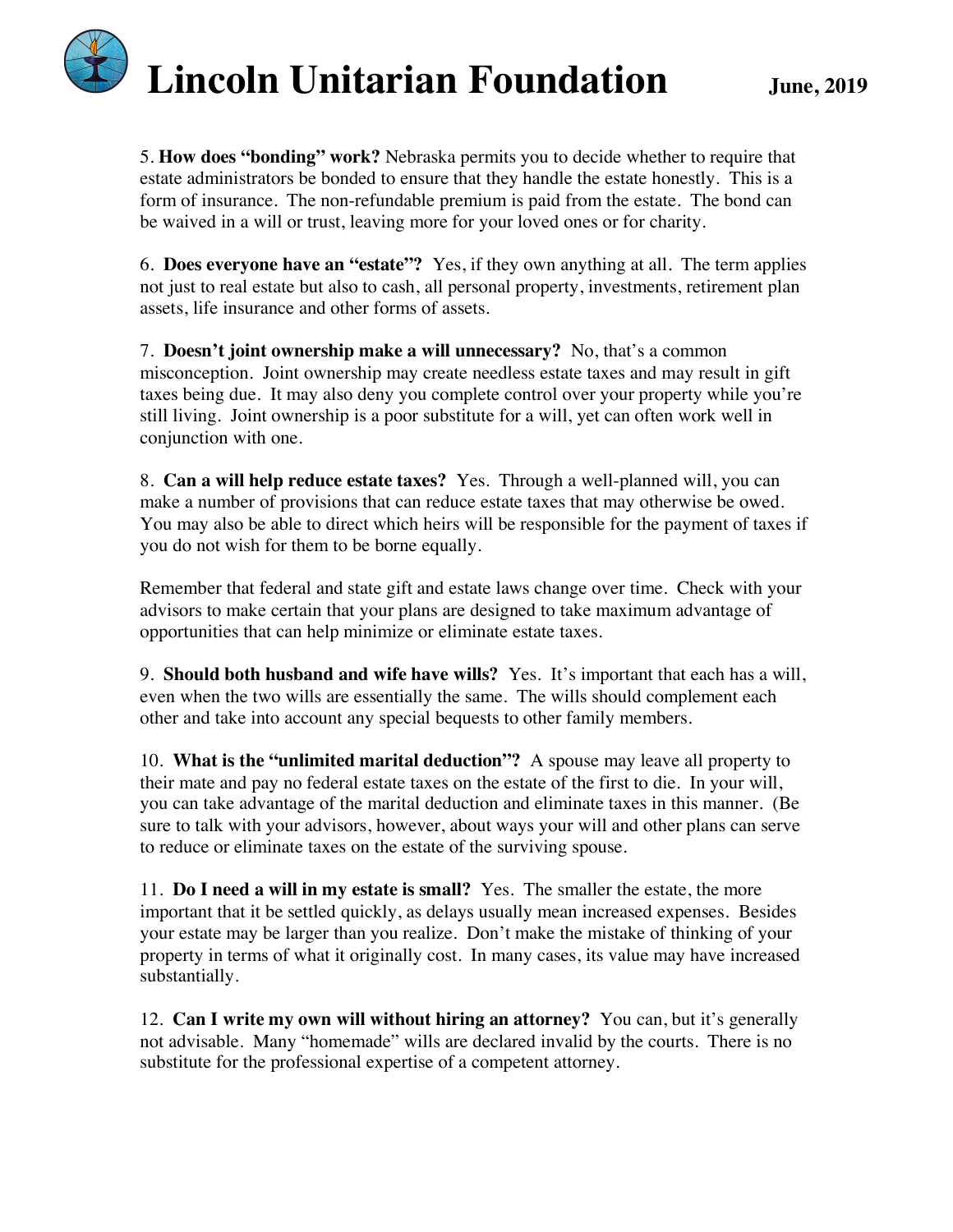13. **How much does it cost to have an attorney write my will?** That depends on how simple or complicated your plans are. But wills generally cost less than most people expect and undoubtedly less than the emotional and financial cost of not having one. Ask your attorney in advance about the fee. It's a questioned answered routinely.

14. **Can I do anything to reduce attorney fees?** Yes. Attorneys charge for their time and knowledge, so the more time you can save them, the less the cost should be.

Take along all the basic information that will be needed. Make the "Four P" list described in the introduction. Remember to include your Social Security and Veteran Administration numbers (if applicable) and recent income tax records. Don't forget pension and profit sharing information. Be prepared to discuss whom you would like to be appointed to settle our estate and/or to be guardian for minor children, if any.

15. **Can I name my spouse as personal representative?** You can. Or a close relative, friend, or the trust department of a bank or another professional fiduciary may be named. Ask your attorney or other advisors for guidance.

16. **Must I get permission from the personal representative before naming him or her in my will?** You should. It's not a legal requirement but is a courtesy. Your assets or the terms of your will may dictate the qualifications necessary or a person to serve as your representatives and affect his or her willingness to serve.

17. **Should my will direct what compensation my personal representative is to receive for serving?** Fees are generally based on the size of the estate. The probate court will approve the representative's or administrator's fee, so it's not necessary to specify fees in the will.

If the personal representative is not a corporate entity but your spouse, a close relative, friend or beneficiary, he or she may choose to waive such compensation.

18. **After agreeing to serve, can a personal representative later refuse?** Yes, and this does occur for reasons of ill health, travel, or the press of other business. That's one reason it's wise to name an alternate.

19. **What happens if any personal representative dies before me and I have not named an alternate?** In that case, the court will appoint an alternate administrator who may not be the one you would choose. Naming an alternate representative, preferably someone younger than you, is important. Because of their permanence, a bank trust department or other professional fiduciary may be a wise choice to as alternate representative.

#### 20. **What does the personal representative do?**

• Obtains the death certificate and provides copies to your insurance company, the Social Security office, and others.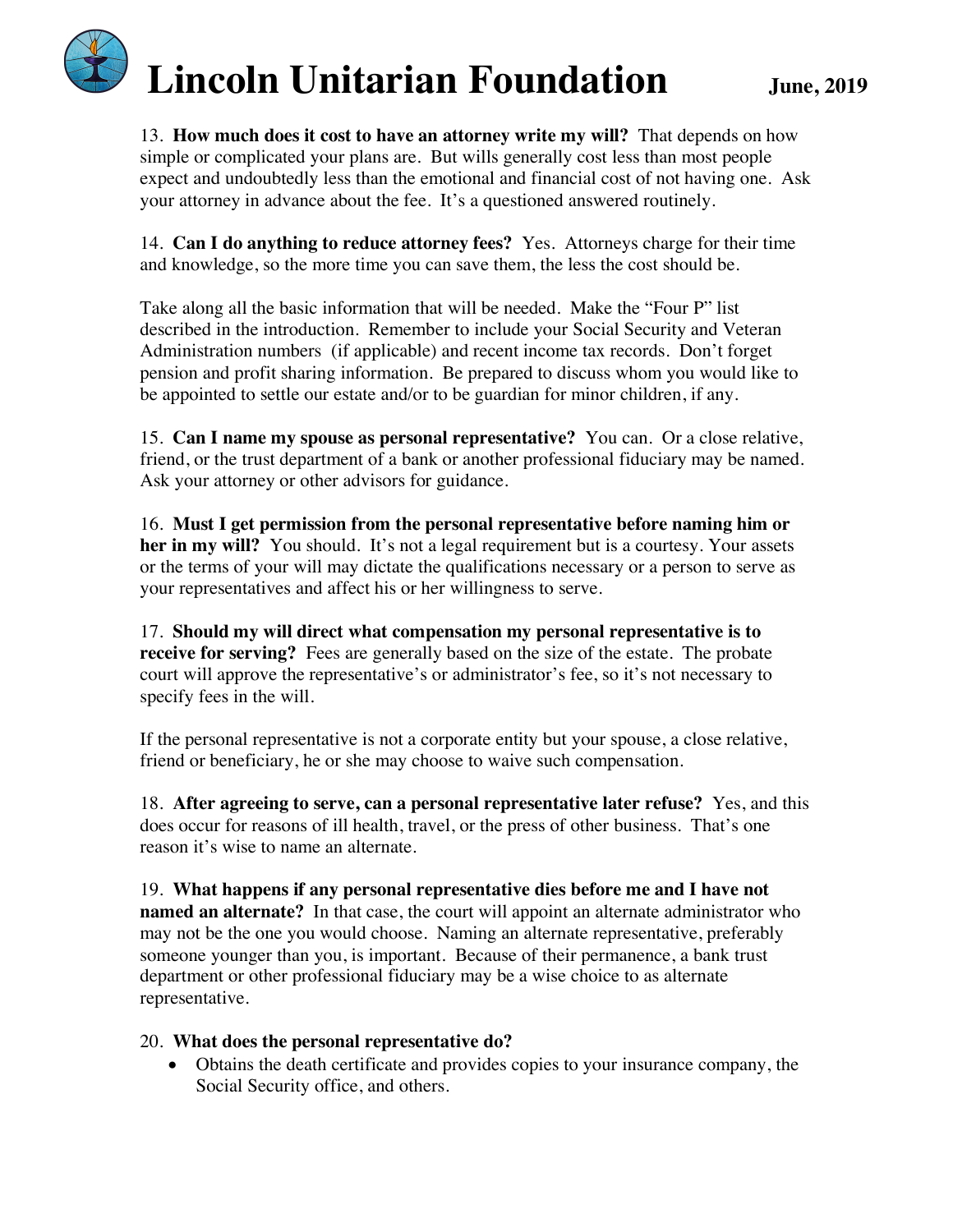- Notifies banks where you have accounts or safe-deposit boxes.
- Arranges for appraisal of your property, if required.
- Safeguards your property.
- Presents your will to the probate court.
- Defends your will if challenged.
- Locates witnesses to your will, if necessary.
- Collects debts due your estate.
- Advertises for any just claims against our estate and pays them in order of priority.
- Provides interim management for business interests, if necessary.
- Inspects and maintains your real estate.
- Collects rents if and when due.
- Completes and files state and federal estate and income tax returns, as required by law, in time to avoid penalties.
- Defends your estate against improper tax assessments.
- Establishes any trusts created by your will.
- Secures any payments due such trusts.
- Disposes of your property according to your instructions.
- Prepares final accounting and obtains receipts ad releases from heirs, if appropriate.

21. **Should I include funeral instructions in my will?** It is usually better to leave separate instructions and tell your relatives or close friends where to find them.

22. **Is my will confidential or can anyone read it?** A will becomes a public document at death, available to anyone who wishes to see it.

23. **How much detail should a will contain regarding the disposition of particular items of property?** Enough to prevent misunderstandings among heirs, but not in such detail that any sale of property before your death would cause confusion. It may be best to treat your property as a whole and divide it by percentages. Of course, your decision will depend on the amount and nature of the assets you are distributing.

24. **How far should I go in my will to try to foresee future events?** Think ahead on behalf of your heirs as much as is practical. Try to make bequests appropriate to their future needs and family circumstances while leaving them free to use their inheritance as needed.

25. **Should a trust be created in a will?** You may be able to reduce or eliminate taxes on both spouses' estates through the use of one or more trusts created in your will. Trusts can also relieve a surviving spouse of the problems of managing investments. Special trusts can enable you to make meaningful charitable gifts while providing your survivors with a life income. You attorney and other advisors can give you more information about trusts.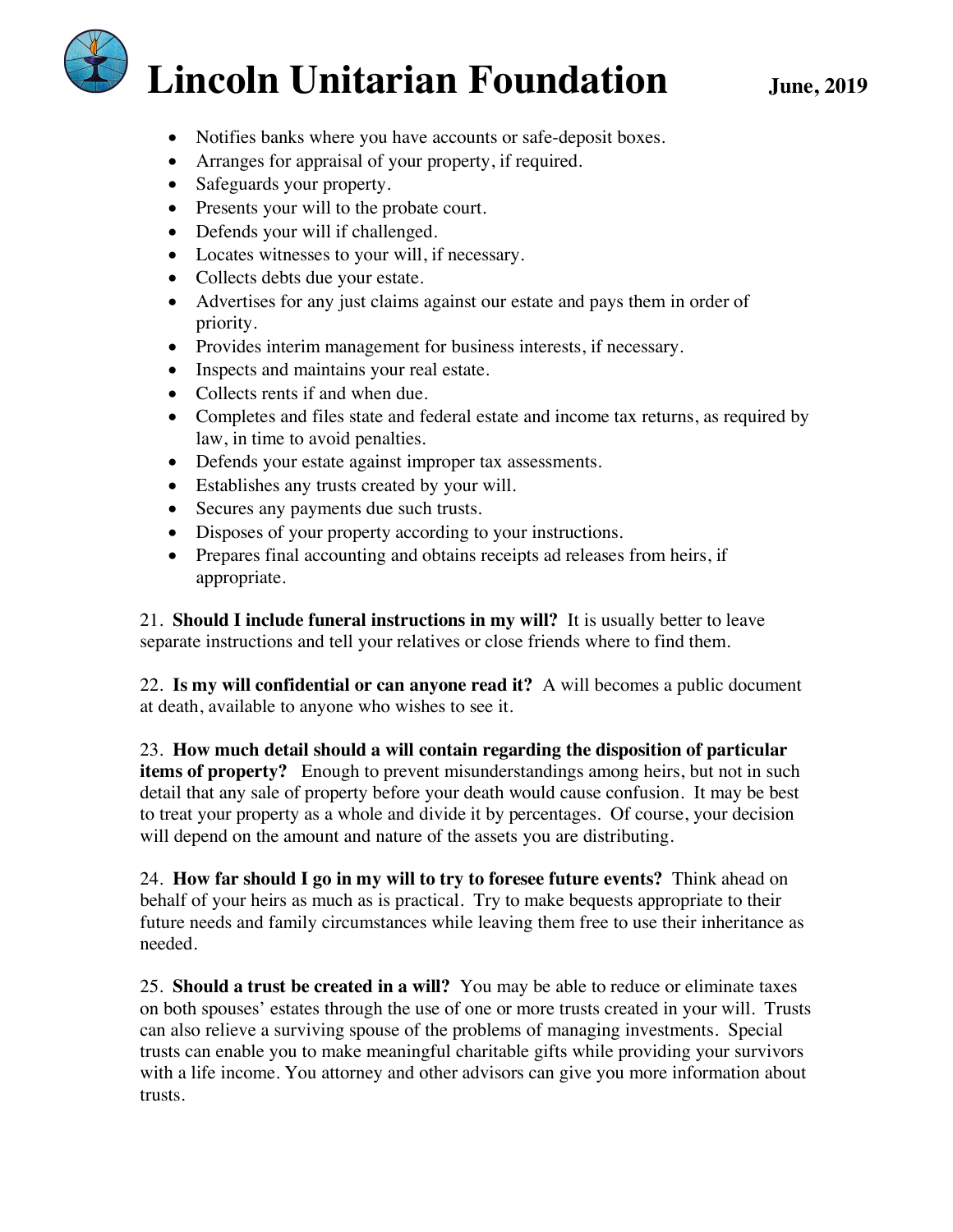26. **Aren't charitable bequests made mainly by the wealthy or by those with no close relatives?** Not always. Many gifts by will are made by people who first provide for their loved ones and then choose to leave the remainder of their assets to charitable interests that have been an important part of their lives. Even a small portion of a typical estate can be a very meaningful gift when received.

27. **Is there a limit to how much I can give to charitable interests in my will?** Many simply designate a percentage of their estate to got to one or more charitable organizations of their choice. Some name specific property or specific dollar amount. Still others name one or more charities as final beneficiariy(ies) to receive whatever remains in the estate after other heirs are provided for.

28. **Is there a limit to how much I can give to charitable interests in my will?** There are no limits on the amount you can donate to a charity in Nebraska. You can give your entire estate to charity if you wish.

29. **Should I notify a charitable organization that I have included it in my will?** This can be a good idea. It can affect long-range planning, often in vital ways. We are always grateful to learn of a planned bequest and can sometimes assist by providing information about ways to give more effectively and assure that property will be used as intended.

30. **Is there any danger that my bequest may not be received as planned?** Yes, that can happen due to using an incorrect or unofficial name in your will, for example, especially since many charities have similar names. Be sure to obtain and use the correct legal name and address.

31. **How many witnesses does my will require?** Standard practice in Nebraska is 2 witnesses and a notary public. This is a "self proved will" under Neb. Rev. Stat. 30-2329. To be fair, you can do an entirely hand written will with NO witnesses—if it's all in your handwriting, not typed—but that's not recommended the way the self proved will is.

32. **Who can be a witness to a will?** A person must be mentally competent to be a witness. It is helpful if the witnesses are about the same age or younger than the person making the will.

33. **Must the witnesses read the will and know its contents?** No. They merely verify it is your will and that you have signed it in their presence.

34. **Is it legal for a witness to also be a beneficiary of the will?** Yes, but in some states such a witness may not receive property left to him or her under the terms of the will unless there are enough other witnesses to prove the will is authentic.

35. **Once I have a will, should I ever have to change it?** You should review your will periodically, because even the best wills can become out-dated. Adjustments ma be